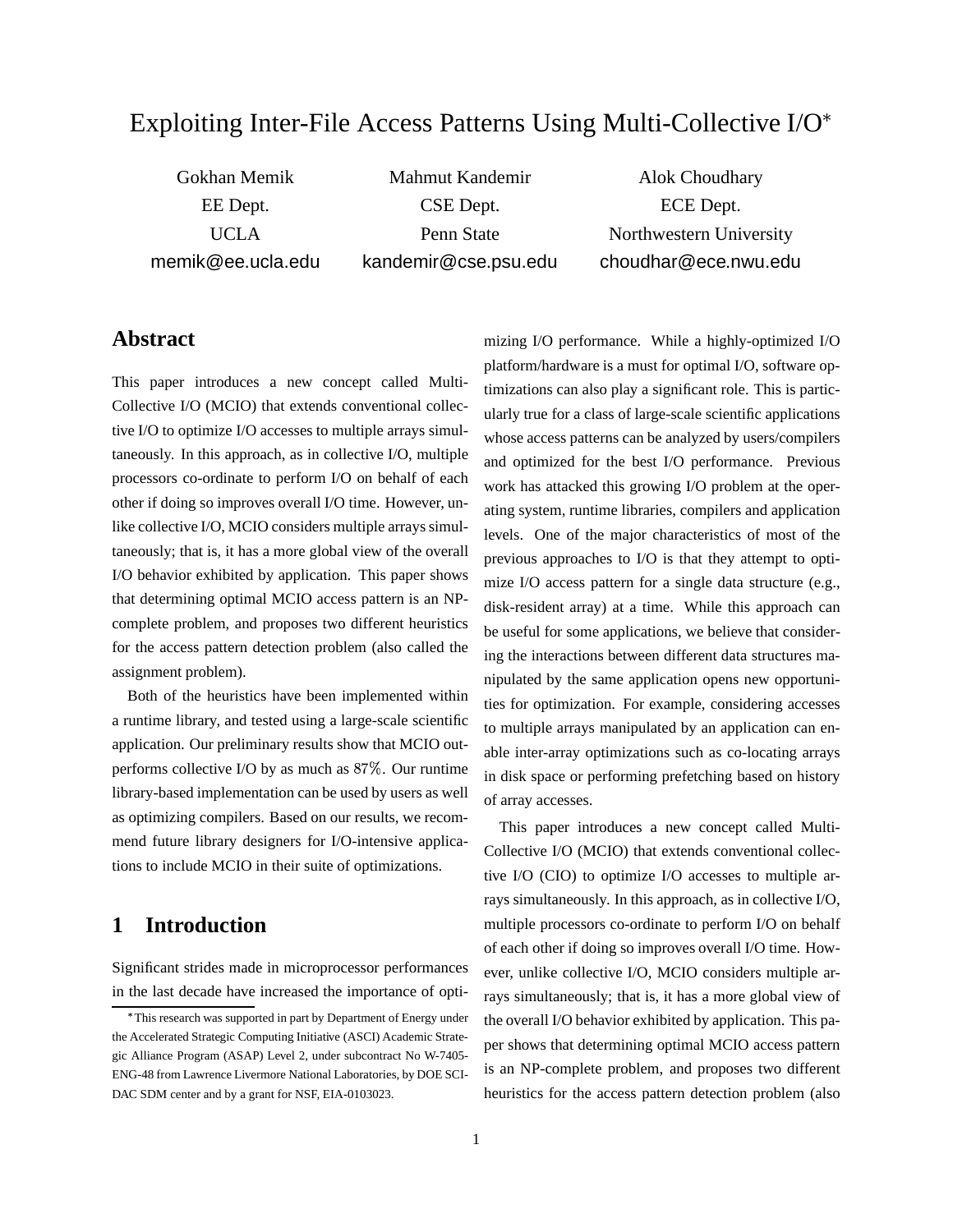called the assignment problem).

Figure 1 highlights the difference between MCIO and traditional collective I/O. In MCIO, we optimize the accesses from multiple processors to *multiple files* taking into account the inter-file access patterns. In CIO, on the other hand, accesses to a *single file* from different processors are combined to a single and larger I/O request to improve the request time. In MCIO, accesses from several processors to several files are combined to increase the efficiency.

MCIO might be very useful in a number of cases. Many large-scale scientific applications access multiple files in a single run. Several of these applications generate separate files for the simulated values. This forces the application to access data from multiple files to gather the required information. A simple analysis of the code reveals this information, which can be used by the MCIO. MCIO can also be utilized when data for different variables are accessed from a single file. For example, *astro3d* [15], the scientific application we have used in this study, accesses six different variables from a single file. These variables are stored in separate buffers, hence six different I/O calls have to be performed to access the information required by the application. MCIO can be utilized in this case. Note that, accessing different variables from a single file is not a separate problem, it is just a special case for the processor-file configuration in MCIO. Most of the scientific applications fall either in the first (accessing multiple files in a single run) or into the second (performing consecutive I/O calls to a single file to access different variables) category. Therefore, a large majority of the largescale scientific applications can effectively utilize MCIO.

Another usage of MCIO is related to sub-filing. Memik et al. [16] uses sub-filing for optimizing random accesses to the tape-residing data. In this framework, a large global file is stored as several independent so called *sub-files.* In general, each access to the global file might involve several sub-files. In other words, an access to the global file brings only the smallest subset of sub-files (from tape to disk) that (collectively) contain the required data portion. This not only reduces the effective latency observed from the tape device, but also allows customized management

of individual sub-files across storage hierarchy depending on data reuse. MCIO can be utilized to access data that has been brought to the disks.

In this paper, we make the following major contributions:

- We introduce the MCIO technique that improves over the current state-of-the art collective I/O technique;
- We discuss the complexity of the MCIO, and present two different heuristics (one based on sorting and the other based on maximal matching) to perform effective MCIO; and
- We evaluate the effectiveness of the MCIO by using both synthetic workloads and a complete large-scale scientific application.

Both of the heuristics have been implemented within a runtime library, and tested using a large-scale scientific application. Our preliminary results show that MCIO outperforms conventional collective I/O by as much as  $87\%$ . Based on our results, we recommend future library designers for I/O-intensive applications to include MCIO in their suite of optimizations.

The remainder of this paper is organized as follows. In the next section, we discuss related work on softwarebased I/O optimizations. In Section 3, we summarize collective I/O. In Section 4, we discuss the MCIO in detail, and show that finding the optimal access pattern for MCIO is NP-complete. In Section 5, we discuss two different heuristics for determining suitable access patterns. Section 6 introduces our experimental environment and discusses our preliminary results. Finally, we conclude the paper with a summary and an outline of future work in Section 7.

# **2 Related Work**

In collective I/O, individual I/O requests are combined to create a single, big I/O request and sent to the storage system. As a result, the effective I/O bandwidth is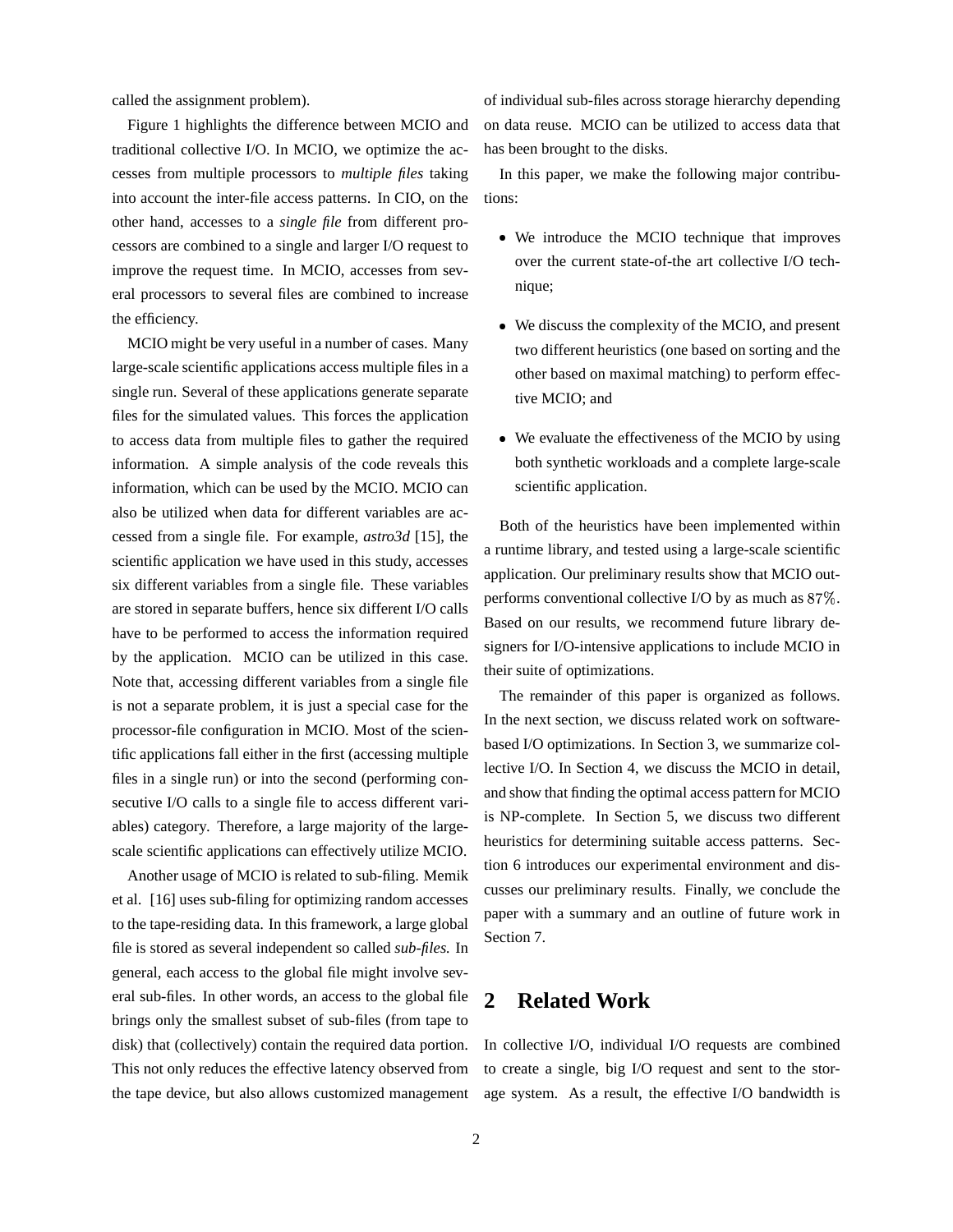

Figure 1: Overview of the MCIO.

significantly increased. This optimization has many variants [19, 13, 22]; although any CIO technique can be used for MCIO, the one used in this study is *two-phase I/O* as implemented in ROMIO, a portable implementation of MPI-IO from Argonne National Laboratories [26]. ROMIO has been incorporated into several MPI-libraries, including the MPI implementations of several vendors (e.g., HP, SGI, NEC) and MPICH and LAM, two widelyused, freely available, portable MPI implementations.

Numerous techniques have been proposed in literature to optimize I/O accesses. The run-time system optimizations [14, 12, 6, 4, 5] are the most relevant among these studies. Although these techniques share the same goal with our work (optimizing I/O accesses at the run-time), they try to optimize only a single file at a time.

Several researchers focused on implementing easy-touse interfaces that include optimizations for data-intensive scientific applications [24, 3, 22, 23]. These interfaces try to improve the I/O performance with little input from the user. MCIO can be employed by these interfaces with little or no modification.

Characterizing the I/O behavior of the scientific applications has been extensively studied. Cypher et al. [9] studied individual parallel scientific applications, measuring temporal patterns in I/O rates. Crandall et al. [8] performed an analysis based on Pablo [1] on three scientific applications. Nieuwejaar et al. [18] characterized a mix of user programs on Intel iPSC and CM-5. All these studies implicitly motivate the usage of MCIO by illustrating that

multiple files are accessed within a single run of the studied application. According to these studies, the number of files accessed varies according to the application and the file system studied but can be as high as 2000.

Several parallel I/O APIs provide routines for accessing multiple files with a single call. For example, HPSS [7] uses the notion of a 'file set' to define a collection of files. The files in a file set can be manipulated as if they constitute a single file. Similarly, SRB [2] uses 'collections' to define a set of files.

### **3 Collective I/O**

Since MCIO is an extended form of conventional collective I/O, in this section we briefly review the fundamental idea behind collective I/O. In many parallel I/Ointensive applications that access large, multidimensional, disk-resident datasets, the performance of I/O accesses depends largely on both the layout of data in files (*storage pattern*) and distribution of data across processors (*access pattern*). In cases where storage and access patterns do not match, allowing each processor to perform I/O independently might cause processors to issue many I/O requests, each for a small amount of consecutive data. Collective I/O can improve the performance in such cases by first reading the dataset in question in a *layout-conforming* (storage layout friendly) manner, and then distributing the data among the processors (using the inter-processor communication network) to obtain the target access pattern. Of course, in this case, the total data access cost should be computed as the sum of I/O cost and communication cost. Since, in I/O-intensive applications, I/O costs in general dominate communication costs, collective I/O might lead to large savings in overall execution times.

Consider an example file access pattern (to a twodimensional array) depicted in Figure 2. In this figure, the circles correspond to data elements and arrows indicate the storage pattern of the elements. Note that in this case, the storage pattern is row-major whereas the access pattern is column-major. If no collective I/O technique is used, every processor make 8 small requests (each for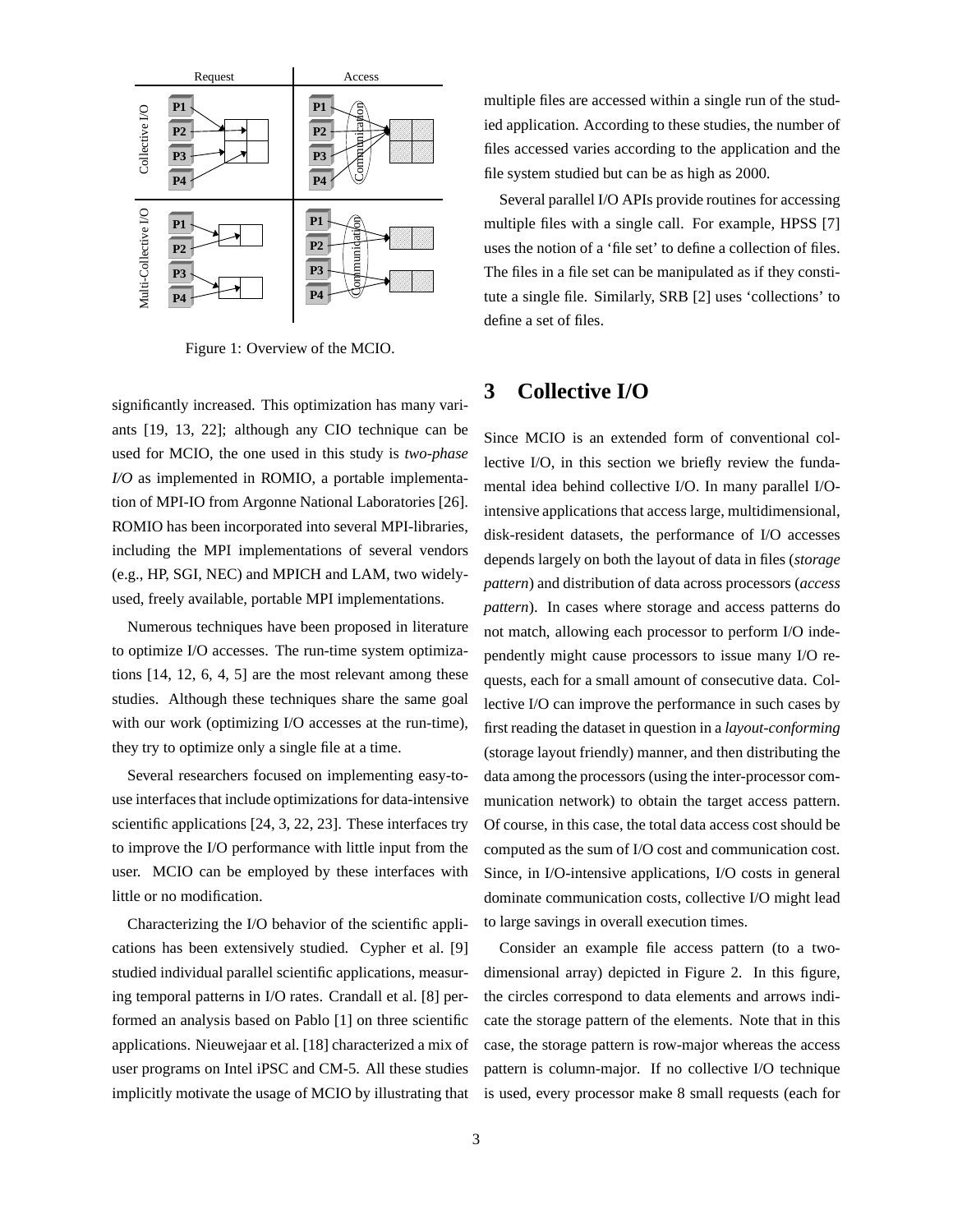| <b>P1</b> P2 | <b>P3</b> | Р4 |
|--------------|-----------|----|
|              |           |    |
|              |           |    |
|              |           |    |
|              |           |    |
|              |           |    |
|              |           |    |
|              |           |    |
|              |           |    |
|              |           |    |

Figure 2: A file access by four processors.



Figure 3: File access using the collective I/O.

two array elements) for a total of 24 small requests to the I/O subsystem (the numbers are for illustrative purposes only). Obviously, this will result in a poor performance as the number of elements read per I/O request is very small. Collective I/O combines these small requests, and sends larger requests to the I/O subsystem to improve the performance. If, for example, the *two-phase I/O* technique is used, in the first step, the processors access the data using a row-major access pattern which is compatible with the (row-major) storage pattern of the array (see Figure 3). Note that this reduces the number of I/O calls as each processor can read as many consecutive data as possible (limited only by available buffer capacity) in a single I/O call. In the second step, the processors engage in all-to-all inter-processor communication so that each processor receives the portion of array it originally requested (that is, each data item is delivered to its final destination).

Several variations of the collective I/O technique have been proposed in previous research. In node grouping [20], nodes making I/O requests are partitioned into groups. Then, they take turns in performing the I/O. In disk-directed I/O [13], one compute node sends the col-

|  | P1             |  |  |
|--|----------------|--|--|
|  | P <sub>2</sub> |  |  |
|  | P <sub>3</sub> |  |  |
|  | $\mathbf{P4}$  |  |  |
|  |                |  |  |
|  |                |  |  |

Figure 4: An access pattern involving four processors and eight files.

lective request to all I/O nodes. I/O nodes optimize the access, perform the request, and send the data directly back to all compute nodes.

### **4 Multi-Collective I/O**

In this section, we explain the MCIO technique in detail. Consider Figure 4 where four processors are requesting different portions of eight files. Note that, these files might contain independent data. The problem is to read the corresponding data portions from the corresponding files as fast as possible. There are several methods to achieve this. In a naive method, we would use the CIO for each of the files. For our example in Figure 4, this will result in 8 different I/O calls (each involving two or three processors). In this method, as the number of files increase, the number of I/O calls will increase linearly regardless of the number of processors available. In this paper, we explore methods that improve over this naive method. The main idea behind these methods is to assign different files to different processors, thereby increasing the I/O parallelism available in the system.

In the next subsection, we define the assignment problem of MCIO in detail and show that this problem is NPcomplete [11]. There are two important questions that need to be answered. First, how many files should we assign to each processor, or vice versa? Second, once we have determined the number of processors to be assigned for each file, how do we decide which specific processor to assign for each file? In the following subsections, we try to answer these questions. In the rest of this section, we concentrate on the I/O accesses where the number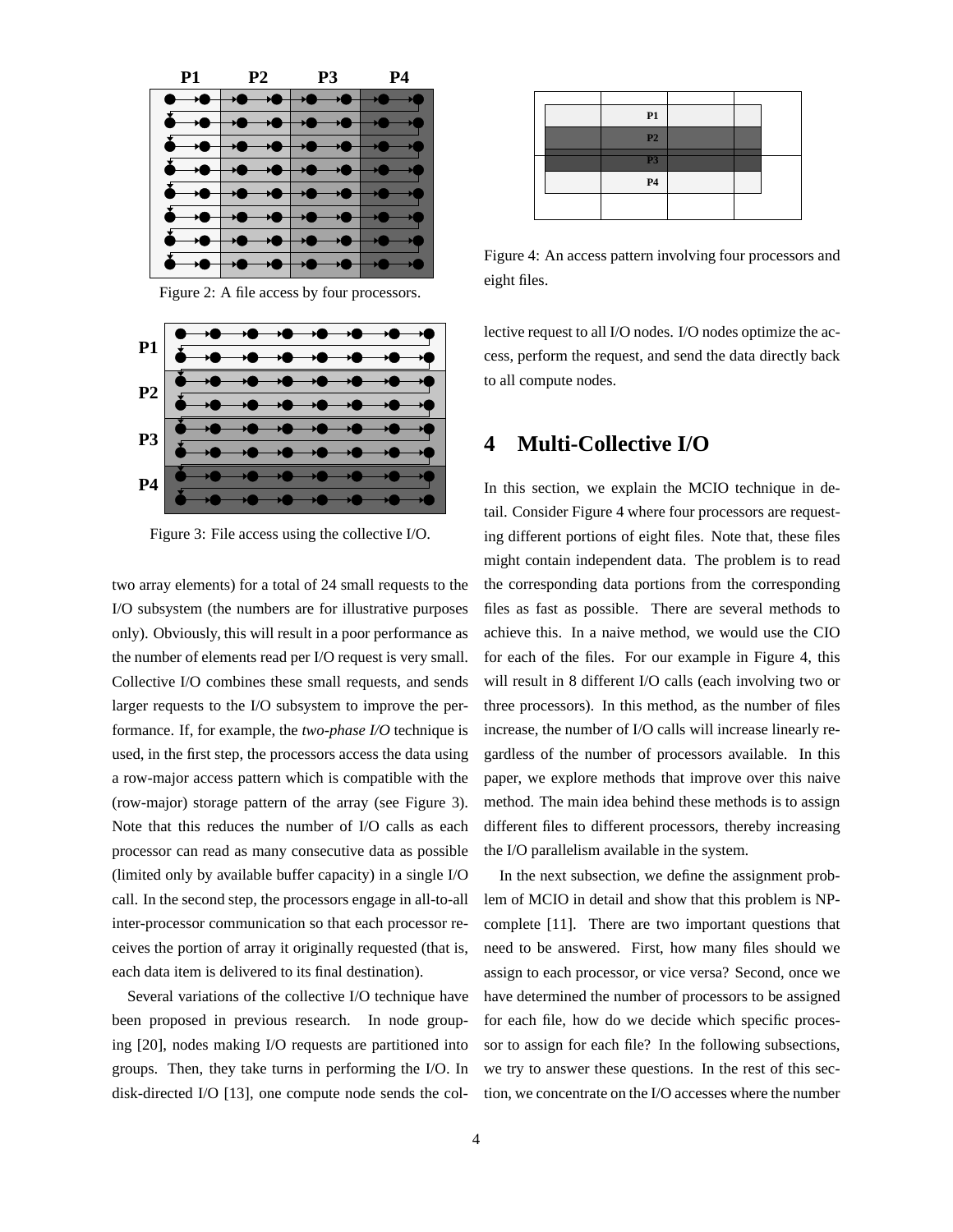of files exceeds the number of processors. Note that the problem we try to solve here is symmetric. If the number of files is larger, we try to assign files to processors; otherwise, if the number of processors exceeds the number of files, we try to assign the processors to files. It is easy to see that these two problems are actually duals of each other.

### **4.1 The Assignment Problem**

In this subsection, we first define the assignment problem in detail. Then, we show that the problem of deciding the files to be read by a processor is NP-complete. After this, we build a Linear Programming (LP) model of the problem. As we will show in the following, the assignment variables can either be 0 or 1, hence the model we build is a zero-one integer LP. Since it is slow to construct and solve an LP model in a run-time system, we have also developed two heuristics to solve the problem, which we discuss in the next section.

#### **4.1.1 Definition of the Assignment Problem**

In the assignment problem,  $p$  processors are requesting data from  $n$  different files. For simplicity, we assume that  $n > p$ . The assignment problem is to assign a processor for each file, such that when processors access their assigned files, the overall response time for the requests (total of I/O and communication times) is minimized. We estimate the I/O time by the amount of data accessed by a processor. The communication time is estimated by the amount of data that has to be transfered to/from other processors. So, the assignment problem is to find the optimal assignment of the processors to the files, such that  $max_i {\alpha \times I/O_i + \beta \times comm_i}$  is minimized.  $\alpha$  and  $\beta$  are constant values indicating the relative cost of I/O and communication in the system.  $I/O_i$  and  $comm_i$  are the estimated I/O and communication times of processor  $i$ , respectively. They are estimated using the following formulas:

•  $I/O_i = \sum_{i=1}^n a_{i,j}$ (the amount of data accessed by  $\Gamma$  processor  $i$ )

•  $comm_i = \sum_{i=1}^{n} |r_{i,j} - a_{i,j}|$  (the amount of data accessed by processor  $i$  subtracted from the amount of data requested by processor  $i$ ).

In the above formulas,  $r_{i,j}$  corresponds to the amount of data requested by processor *i* from file *j*. And,  $a_{i,j}$ corresponds to the amount of data to be accessed by processor  $i$  from file  $j$ .

#### **4.1.2 Complexity of the Assignment Problem**

In this subsection, we show that the assignment problem as defined in the previous subsection is NP-complete. We prove that optimizing the I/O time (when  $\alpha = 1$  and  $\beta =$ ) is an NP-complete problem.

**Claim:** For arbitrary number of processors, number of files, and file sizes, finding the optimal assignment to minimize the I/O time is an NP-complete problem.

**Sketch of the Proof:** We prove the NP-completeness of the assignment problem using restriction. More specifically, we show that if we can solve the assignment problem in polynomial time, then we can solve the multiprocessor scheduling problem [11] in polynomial time, too. Multiprocessor scheduling problem is finding the  $m$  disjoint partitions of a finite task set  $A$   $(A_1, A_2, ..., A_m)$ , such that

$$
max_i \quad \{\sum_{a \in A_i} length(a)\}
$$

is minimized. Assume that we have a solver for the assignment problem that finds the optimal solution in polynomial time. Then, given a multiprocessor scheduling problem, we can easily transform the length of each task to a corresponding file size and use the assignment problem solver to solve the multiprocessor scheduling problem. Hence, we would be able to solve an arbitrary multiprocessor scheduling problem in polynomial time. Therefore, the assignment problem is NP-complete in the strong sense, because the multiprocessor scheduling problem is NP-complete in the strong sense for arbitrary  $m$ .  $\Box$ 

### **4.2 Deciding the Number of Processors**

Although the general assignment problem is NP-complete for arbitrary file sizes, for files of equal size, it can be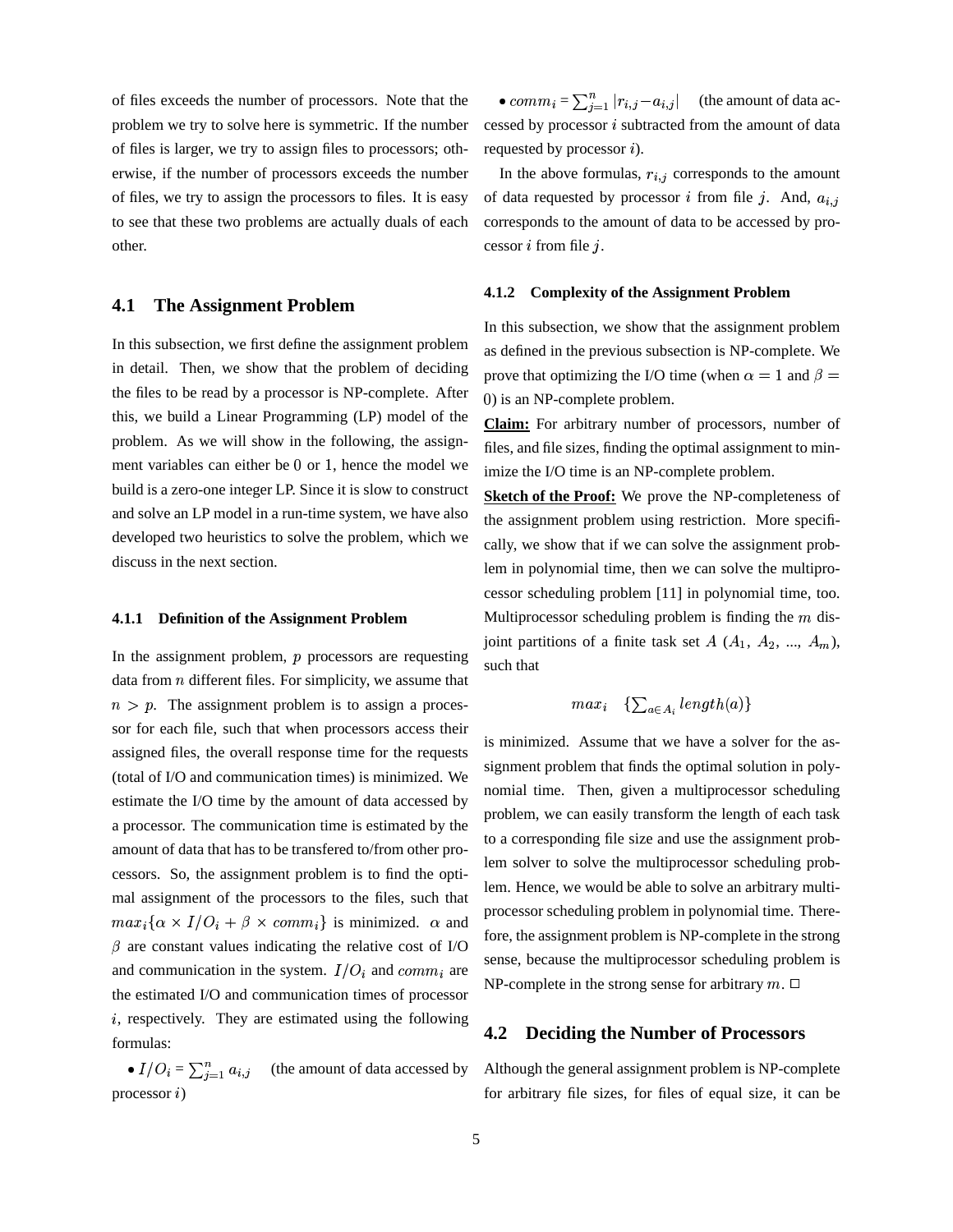solved in polynomial time. In this section, we discuss how the assignments should be done in such a case. Specifically, we try to find the number of processors that will be used for accessing each file. In finding this value, we use the following basic model for the I/O time:

$$
c_1+c_2*((DataSize)/(Number\ of\ Processor))
$$

where  $c_1$  (corresponding to constant costs independent of the request size such as seek time) and  $c_2$  (corresponding to transfer rate) are system dependent constant values. The intuition behind the model is that in a parallel environment the amount of data read by each processor will be reduced by increasing the number of processor. Hence if we omit the communication, there will be a decrease in the I/O time.

The total time for the request will be determined by the processor for which the I/O time is maximum (i.e., the one that completes the last). If we assume that the data sizes to be read from each file to be equal and that we assign  $k$ processors to each file, the response time will be equal to

$$
m * c_1 + m * c_2 * ((DataSize)/(k))
$$
 Eq. 1

where  $m$  is the number of files that the slowest processor is assigned to. If the assignments are done homogeneously among the processors, then

$$
k = \frac{m*p}{n}
$$

where  $p$  is the number of processors and  $n$  is the number of files. So, Equation 1 can be re-written as

$$
m * c_1 + \frac{n}{p} * c_2 * DataSize
$$

For a given number of processors and number of files, this expression takes its minimum for the minimum value of  $m$ . Since we have to assign at least one processor for each file the minimum value for m is  $(n / p)$ . That means, we have to assign only one processor to each file to minimize the response time. Note that, in the naive strategy, several processors are assigned to the files, which will increase the response time according to our model.

If the number of processors is larger than the number of files, then we have to assign one file to each processor

only (the reverse of one processor for each file). The calculations are similar to the calculations given above. Note that in the calculations, we assume a homogeneous distribution of the files to the processors. If the file sizes are different, this might affect the response time significantly. This case is discussed in detail in Section 4.3.

Although we have found that we have to assign one processor to each file, we still have to determine which processor to assign to each file. Our selection of the processor will have a marginal effect on the I/O times, but it will have a significant effect on the communication times.

### **4.3 LP Model of the Assignment Problem**

We are given a two-dimensional matrix  $R = [r_{i,j}]$  such that an entry  $r_{i,j}$  in R gives the amount of data requested by processor  $i$  from file  $j$ . In our ILP formulation, we would like to find the entries of a matrix  $X = [x_{i,j}]$ . An entry  $x_{i,j}$  indicates whether the processor i is assigned to file j  $(x_{i,j} = 1)$  or not  $(x_{i,j} = 0)$ . As mentioned earlier, although our selection of the processor for each file will not affect the I/O time, it will effect the communication time significantly. In the following discussion,  $n$ corresponds to the number of files to be accessed,  $p$  corresponds to the number of processors involved and we assume that  $n > p$ . So, we try to minimize

 $\sum_{i=1}^{p} \sum_{j=1}^{n} r_{i,j} \times (1 - r_{i,j})$ 

This is because minimizing this expression will give us the total amount of data to be communicated. We will have the following constraints on  $x_{i,j}$ :

$$
\bullet \; x_{i,j} \in \{0,1\}, \quad \forall i,j
$$

 $x_{i,j}$  is a decision variable and should be either *assigned* or *not assigned*. Hence, the LP model of the problem is boolean or zero-one integer LP.

$$
\bullet \textstyle \sum_{i=1}^p x_{i,j} = 1, \quad \forall j
$$

In the previous section, we have found that each file will be assigned to exactly one processor. The above equation corresponds to this constraint. If the number of processors exceeds the number of files, this constraint becomes

$$
\bullet \sum_{j=1}^{n} x_{i,j} = 1, \quad \forall i
$$

resulting in each processor being assigned to only one file.

$$
\bullet \, \textstyle \sum_{j=1}^n x_{i,j} = \frac{n}{p}, \quad \forall i
$$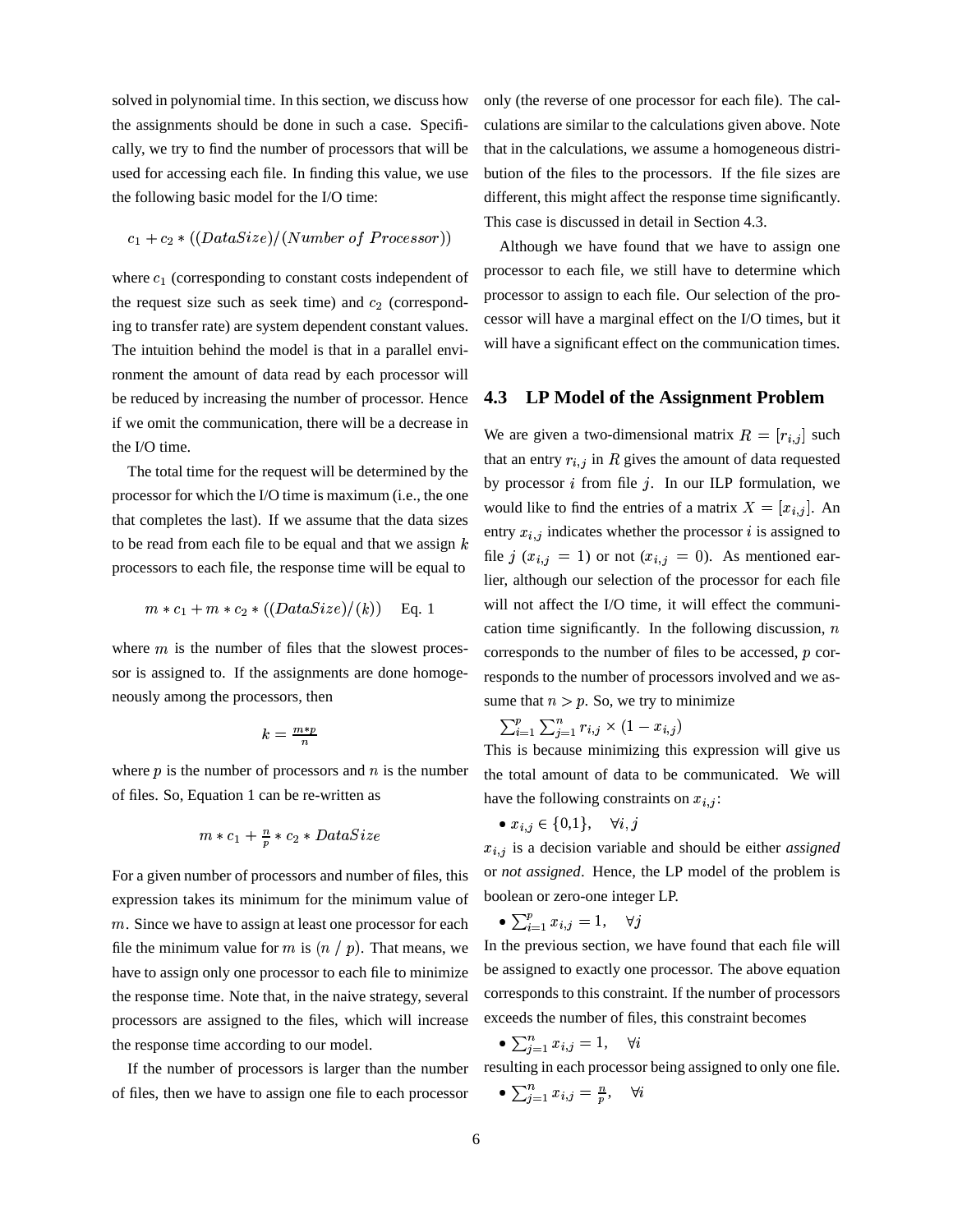This constraint makes sure that the assignments are homogeneous. It states that the number of files assigned to processor *i* equals to  $\frac{n}{n}$ . Here, we assume that regardless of the data size read from the files, we are going to assign same number of files to each processor. Although this assumption makes the calculation of the assignment variables easier, it might decrease the performance if the variance between the data sizes read is large. In such a case we can use the constraint

$$
\bullet \sum_{i=1}^{n} \left( \sum_{k=1}^{p} r_{k,j} \right) \times x_{i,j} \leq P, \quad \forall i
$$

which means that the total data to be read by each processor should approximately be the same. In this expression,  $P$  corresponds to the average data size each processor should access. If the number of processors exceeds the number of files, then the constraint becomes

$$
\bullet \, \textstyle\sum_{i=1}^p x_{i,j} = F_j, \quad \forall j
$$

where  $F_i$  represents the number of processors to be assigned to file  $j$ . This number can easily be found using the amount of data read from the file  $j$  and all the other files. To calculate  $F_j$ , we use the following formula

$$
F_k = p \times \frac{\sum_{i=1}^p r_{i,k}}{\sum_{i=1}^p \sum_{i=1}^n r_{i,j}}
$$

 $p$  processors are distributed according to the portion of the file  $j$  with respect to all the data read.

Note that, in this model, the number of variables is equal to (*number of processors*) (*number of files*). The above ZO-ILP model helps us understand the nature of the problem. But, we cannot use this model in a run-time library to make the processor-file assignments, since even the fastest LP-solvers will require extremely long running times to find a solution. Consequently, we developed two heuristics to solve the problem. We discuss these heuristics in the next section.

# **5 MCIO Heuristics**

In this section, we explain two heuristics for making the processor-file assignments. The first one uses a sorting algorithm to find the assignment. The second one uses a maximal matching solver to make the assignments.

### **5.1 Greedy Heuristic**

The first heuristic uses sorting for making the assignments. The main idea behind the heuristic is to assign the specific processors to the file, from which they are reading the largest amount of data. To achieve this, we first create an entry for every case, where processor  $i$  is reading a part of file  $j$ . Then, all these entries are sorted according to non-increasing values of the amount of data the processor  $i$  is reading from file  $j$ . As an example, the request list for the pattern shown in Figure 4 is given in Table 2. This list is formed using the request sizes given in Table 1.

The algorithm tries to pick the first element from the list and assign the processor to the corresponding file. If the file has already been assigned or if the processor has already completed the number of assignments it should have (i.e. the processor is full), then the entry is skipped and the next entry is checked. The algorithm continues until we make  $n$  assignments. If the entries in the list are finished before we make  $n$  assignments, we make the rest of the assignments randomly from the remaining processor pool. We do not have to pay attention in this step, because if the entries are finished, this means that all of the remaining processors are not reading any data from the remaining files. Thus, we can make the assignments arbitrarily because it will not change the amount of data communicated. The pseudo code of the algorithm is given in Figure 5. Returning to our example, the resultant assignments for the access in Figure 4 are given in Figure 6. Consequently, file 1 and file 4 are assigned to processor 2, file 2 and file 3 are assigned to processor 1, file 5 and file 8 are assigned to processor 3, and file 6 and file 7 are assigned to processor 4.

The insert entry function in Figure 5 inserts a new entry into the list with the processor number  $i$ , file number j, and weight  $r_{i,j}$ . Similarly, remove entry function deletes the entry from the list that is equal to its input parameter. After execution, the algorithm returns the list of processor–file pairs that have been assigned.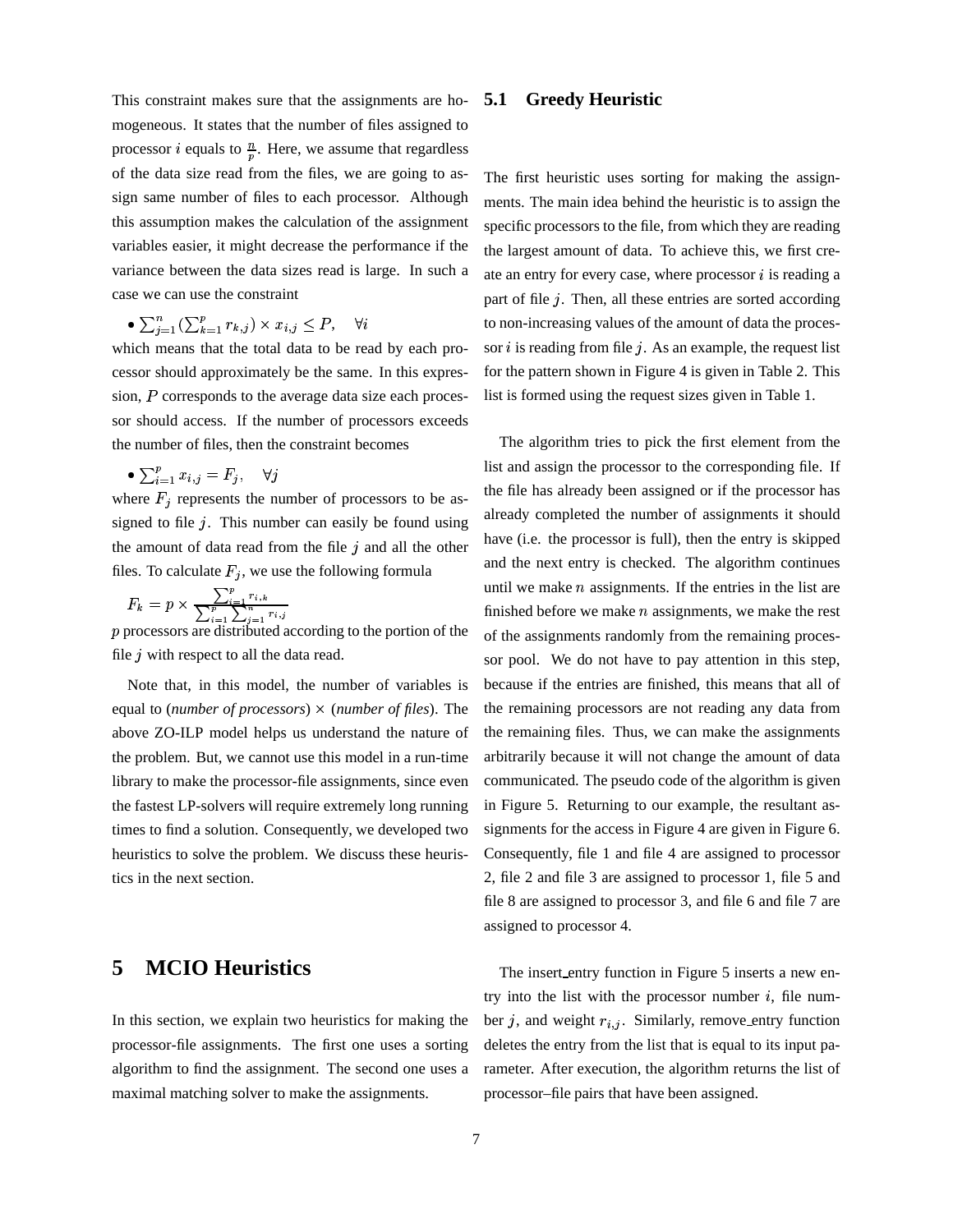Table 1: The amount of data requested by each processor from each file for the access in Figure 4. The files are named row-major order starting from the upper left corner.

| Processor      | File Numbers     |                 |                  |                 |        |         |                 |                 |
|----------------|------------------|-----------------|------------------|-----------------|--------|---------|-----------------|-----------------|
| Number         |                  |                 | 3                | 4               | 5      | 6       |                 |                 |
|                | 10 MB            | 12.8 MB         | 12.8 MB          | 4.4 MB          | $0$ MB | $0$ MB  | 0 <sub>MB</sub> | 0 <sub>MB</sub> |
| 2              | 10 MB            | 12.8 MB         | 12.8 MB          | 4.4 MB          | $0$ MB | $0$ MB  | $0$ MB          | $0$ MB          |
| 3              | 2.5 MB           | 3.2 MB          | 3.2 MB           | 1.1 MB          | 7.5 MB | 9.6 MB  | 9.6 MB          | 3.3 MB          |
| $\overline{4}$ | $0\ \mathrm{MB}$ | 0 <sub>MB</sub> | $0\ \mathrm{MB}$ | 0 <sub>MB</sub> | 10 MB  | 12.8 MB | 12.8 MB         | 4.4 MB          |

Table 2: The list formed for the example access in Figure 4.

| Access List                                                                                                                                                                                                        |
|--------------------------------------------------------------------------------------------------------------------------------------------------------------------------------------------------------------------|
| $P1 \rightarrow F2, P1 \rightarrow F3, P2 \rightarrow F2, P2 \rightarrow F3, P4 \rightarrow F6, P4 \rightarrow F7, P1 \rightarrow F1, P2 \rightarrow F1, P4 \rightarrow F5, P3 \rightarrow F6, P3 \rightarrow F7,$ |
| $P3 \rightarrow F5$ , $P1 \rightarrow F4$ , $P2 \rightarrow F4$ , $P4 \rightarrow F8$ , $P3 \rightarrow F8$ , $P3 \rightarrow F2$ , $P3 \rightarrow F3$ , $P3 \rightarrow F1$ , $P3 \rightarrow F4$                |

### **5.2 Maximal Matching Heuristic**

The second heuristic uses a maximal matching solver. We have used the solver from the Netflow Solver Package [25]. The matching problem solver inside Netflow implements Gabow's N-cubed weighted matching algorithm [10]. This program is written by Ed Rothberg. To be able to use an existing maximal matching solver, we first need to build a graph representing the  $r_{i,j}$ s. Then, we need to modify the graph so that the solver gives the answer we seek.

The first step is straightforward. We build a graph  $G$  $(V, E)$ , where  $V$  contains a vertex for each processor and file. More specifically, if there are  $p$  processors and  $n$  files, then the graph will have  $(n + p)$  vertices. The resulting vertices for the example access in Figure 4 are given in Figure 8(a). Then, we put an edge  $(u, v) \in E$  with weight  $w$ , when the processor  $u$  reads  $w$  bytes of data from file  $v$ . The resulting graph is shown in Figure 8(b).

The existing matching problem solvers do not solve the exact problem we are interested in. They instead solve the maximum flow problem, given an input graph. For a bipartite graph  $G(V_1 \cup V_2, E)$  (note that, the graph given to the algorithm is bipartite), they try to find a different vertex in  $V_2$  for each vertex in  $V_1$  such that the sum of the weight of the edges between the selected node pairs is maximized (i.e., the flow is maximized). If the number of vertices in  $V_2$  is larger then the number of vertices in  $V_1$ ,

then some of the vertices in  $V_2$  will be left out. Similarly, if the number of vertices in  $V_1$  is larger then the number of vertices in  $V_2$ , then some of the vertices in  $V_1$  will be left out. Therefore, one has to make sure that the number of vertices for processors equals to the number of processors for files. We replicate the processor nodes to be able to make the number of processor vertices equal to the number of file vertices. For each file node, we replicate  $F_i$ times the processor nodes that have an edge to the node<sup>1</sup>. Since the solver assigns only one node for each file vertex, it gives the result we are looking for. This way, we guarantee that the solver makes  $n$  assignments. The resulting graph is given in Figure 8(c). Note that, in this example, we assume that  $F_i$  equals to two for every file node.

Once the graph has been constructed, we give it to the matching problem solver as input. The result of the solver is used as the assignments between the processor and the files. The assignments for the replicated nodes are interpreted as if they are assignments to the original node. The assignments made by the maximal matching heuristic for the access given in Figure 4 are given in Figure 7. Note that, if the number of processors is larger than the number of files, we replicate the file nodes instead of the processor nodes so that in the final result several processors might be assigned to the same file.

<sup>&</sup>lt;sup>1</sup> The calculation of  $F_i$  is explained in Section 4.3.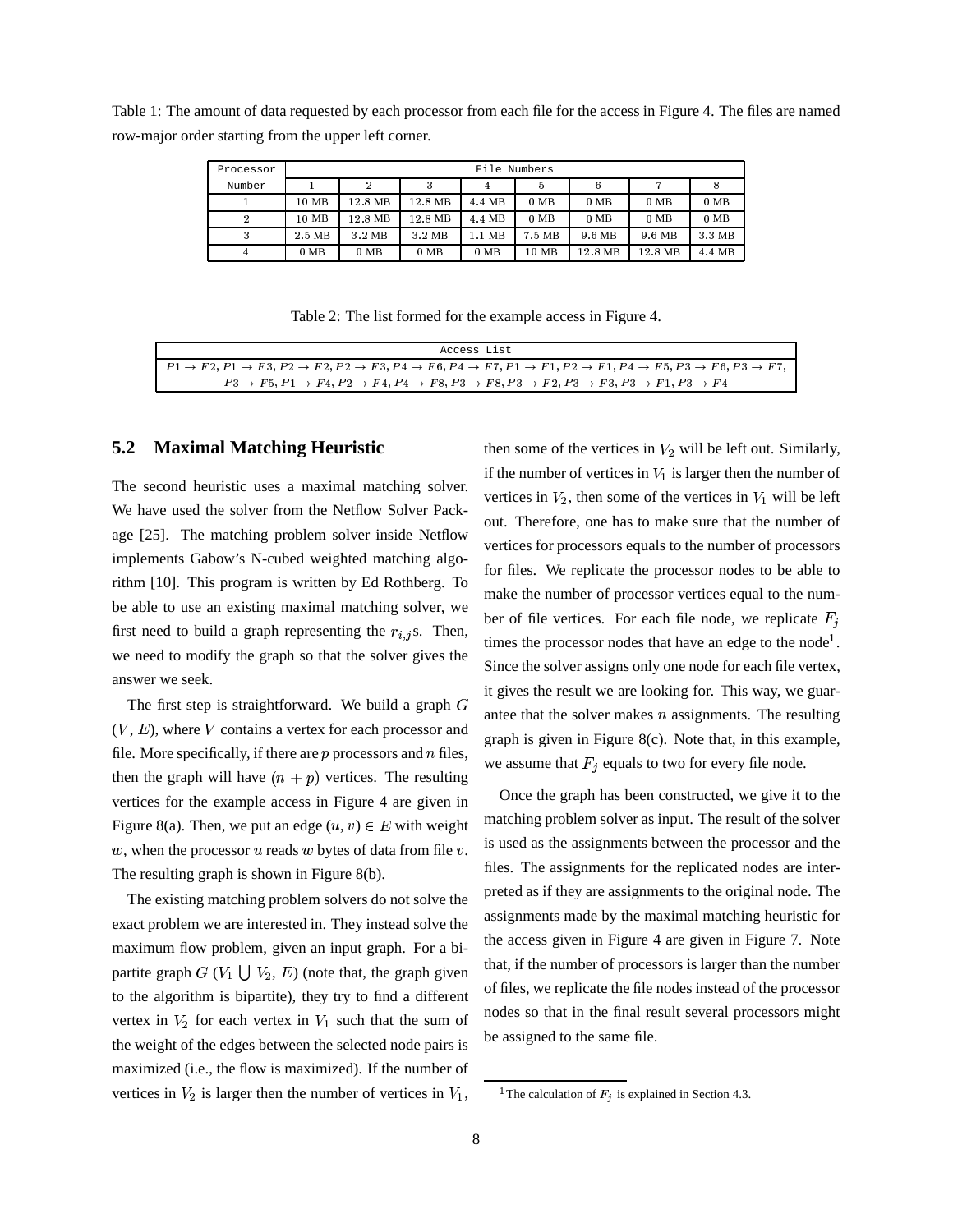|        |                                              |  | P1                             |                                                          |  |
|--------|----------------------------------------------|--|--------------------------------|----------------------------------------------------------|--|
|        |                                              |  | <b>P2</b>                      |                                                          |  |
|        | GREEDY ASSIGN $(p, n, r_{i,j})$              |  | P <sub>3</sub>                 |                                                          |  |
|        | 1. $/*p$ is the number of processors, n is   |  | P <sub>4</sub>                 |                                                          |  |
|        | 2. the number of files, $r_{i,j}$ represents |  |                                |                                                          |  |
|        | 3. the amount of data read by processor i    |  |                                |                                                          |  |
|        | 4. from file j. $*/$                         |  |                                | Figure 6: The result of the greedy heuristic. The colors |  |
| 5.     | begin                                        |  | denote the processor assigned. |                                                          |  |
|        | 6. for $i=0$ to p do                         |  |                                |                                                          |  |
| $\sim$ | $f_{01} = -0$ to $n \neq 0$                  |  |                                |                                                          |  |



Figure 7: The result of the maximal matching heuristic. The colors denote the processor assigned.



Figure 5: Greedy algorithm for making assignments. algorithm sorts the requests from processors to file cording to the access size. Then, it tries to assign the processors to the files such that the resulting assignment will result in a small communication overhead.

6. **for**  $i=0$  **to**  $p$  **do** 7. **for**  $j=0$  **to** n **do** 8. **if**  $r_{i,j} \neq 0$  then

10. **end if** 11. **end for** 12. **end for**

20. **else**

23. **end if** 24. **end while**

28. **end.**

9. insert\_entry  $(i, j, r_{i,j})$ 

14. **while** (!list empty) **AND** 15. (assignments made < n) **do**

22. assignments made ++

27. **return** all\_assignments

17. **if** entry.processor full **OR** 18. entry.file assigned **then** 19. remove\_entry (entry)

21. assign(entry.processor, entry.

25. assign the remaining files to 26. remaining processors arbitrarily

16. entry = list top

13. sort entries according to (last field)

# Figure 8: The creation of the input graph for the matching problem solver. The weights on the edges are left out for simplicity. (a) The initial graph with a node for each processor and a file. (b) The graph with an edge added for each case where processor i is reading data from file j. (c) The graph after the replication of the processor vertices to make the number of processor vertices and the file vertices to be equal.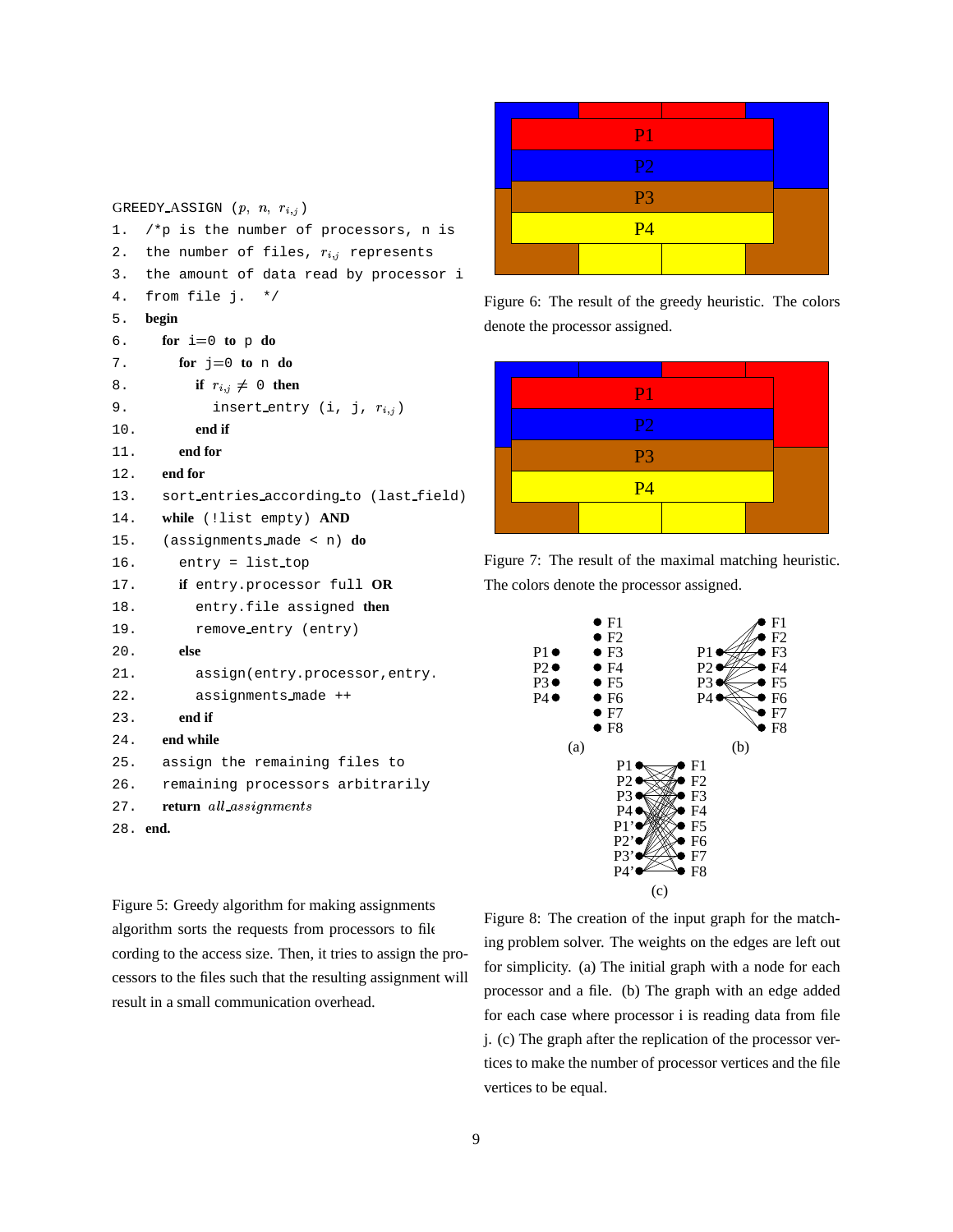Table 3: Platform used in the experiments.

| Number of Processors        | 128 (120 compute nodes, 8 I/O nodes)         |
|-----------------------------|----------------------------------------------|
| Processor Type              | Compute Nodes: RS/6000 Model 370,            |
|                             | I/O Nodes: RS/6000 Model 970                 |
| Clock Rate                  | 332 MHz                                      |
| L1 Cache                    | 32 KB split, 2-way set-associative           |
| L <sub>2</sub> Cache        | 256 KB unified, 2-way set-associative        |
| <b>Memory Capacity</b>      | 128 MB per compute node, 256 MB per I/O node |
| <b>Network</b>              | 100 Mbs Ethernet, 155 Mbs ATM and            |
|                             | 800 Mbs HiPPI                                |
| Disk Space                  | 9 GB per I/O node                            |
| <b>Operating System</b>     | AIX 4.2.1                                    |
| <b>Parallel File System</b> | <b>PIOFS</b>                                 |

### **6 Experiments**

In this section, we discuss the experimental environment and discuss our preliminary results. We report experimental data for both synthetic access patterns and a large-scale scientific code.

### **6.1 Experimental Environment**

We used the MPI-2 library [17] and an IBM SP-2 in Argonne National Laboratories to evaluate our scheme proposed in this section. The important characteristics of our experimental platform are shown in Table 3.

The IBM SP-2 used in the experiments has 128 processors, 8 of which are I/O processors. Each I/O server is attached to a 9 GB SSA disk, resulting in 72 GB of total disk space. The operating system on each node is AIX 4.2.1. PIOFS provides the parallel access to files. It distributes a file across multiple I/O server nodes.

The MCIO calls are similar to MPI-IO [5] calls. For example, to perform a read operation, the processors call the

int MCIO File read all (MPI File \*fh, int filecount, void \*\*buf, int \*count, MPI Datatype \*datatype, MPI Status \*status)

routine. Note that the syntax of the call is very similar to MPI File read all call in MPI-IO, except that MCIO routine takes an array of files (similarly, an array of buffers, an array of number of elements, and an array

of data types) as argument. In addition, it takes an integer argument filecount indicating the number of files involved in the I/O request. Each array element corresponds to a request from a different file. Without the MCIO, calls to all the different files would have resulted in a separate MPI-IO call. In all experiments, we compare the performance of MCIO with that of traditional collective I/O.

### **6.2 Results for Synthetic Patterns**

Figure 9 gives examples of the access patterns we experiment with. Two major types of experiments are conducted: row-major access and column-major access. In a row-major access, each processor accesses consecutive rows of the underlying data. In a column-major access, the array is distributed column-wise among the processors (i.e., each processor accesses a group of consecutive columns). For each category, we experiment with different number of processors and files.

For all the access patterns we experimented with, we evaluated the assignments resulting from the LP-model, greedy heuristic, and the maximal matching heuristic. The objective function and the constraints for the accessin Figure 4 are given in Appendix A. The assignments for all the three methods were the same. This is mainly because of the constant file size we have used in the experiments. Due to this invariance of the results, we do not present separate execution times for these methods, but discuss the advantages and disadvantages of each. Note that, the assignments of greedy algorithm and the maximal matching heuristic will differ only in their communication time, not the I/O time. Therefore, there is some difference between the response times of the assignments made by the two heuristic. The greedy algorithm is faster to find the assignments than the maximal matching algorithm. Hence, in cases where the access sizes from different processors to different files are the same (similar to the access patterns in Figure 9), we recommend the use of the greedy algorithm. On the other hand, if the request sizes from different files have a significant difference, the maximal matching algorithm always gives a better communication time. Also, if the total amount of data requested by differ-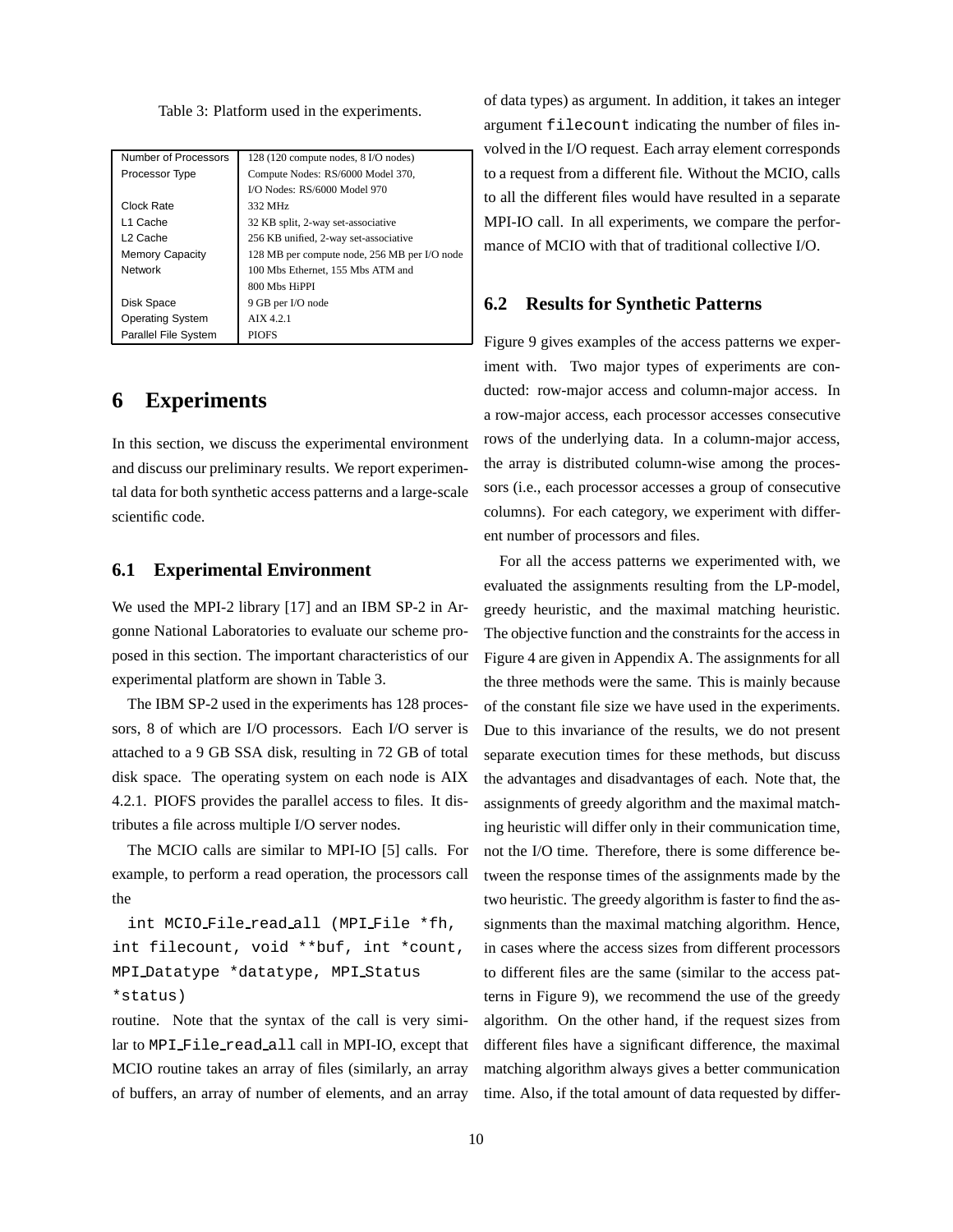

Figure 9: Examples of the experimented access patterns: (a) Four processor accessing data row-wise from 8 files, (b) Four processor accessing data row-wise from 16 files, (c) 8 processor accessing data column-wise from four files, (d) 16 processor accessing data column-wise from four files.

Table 4: The improvements for row major accesses (Figure  $9(a)$  and (b)) in [%] with respect to the naive I/O access.

| Number of Files | Number of Processors |       |       |  |
|-----------------|----------------------|-------|-------|--|
|                 |                      |       | 16    |  |
|                 | 49.97                | 51.22 | 49.97 |  |
|                 | 52.28                | 78.33 | 77.41 |  |
| 16              | 53.42                | 80.12 | 86.67 |  |
| 37              | 54.33                | 80.52 | 87.18 |  |

ent processors have a large variance, maximal matching algorithm gives better performance. Hence, in such cases maximal matching algorithm should be employed.

In the first set of experiments conducted, the file size is set to 32 MB, representing a two-dimensional matrix of  $1024 \times 2048$  floating points for the case of four processors reading data from four files. Therefore, the total amount of data read in this case equals to 128 MB. When the number of files is increased, the total amount of data accessed increases linearly.

(Figure 9(c) and (d)) in  $[%]$  with respect to the naive I/O access.

Table 5: The improvements for column major accesses

| Number of Files | Number of Processors |       |       |  |
|-----------------|----------------------|-------|-------|--|
|                 |                      |       | 16    |  |
|                 | 41.26                | 55.76 | 49.04 |  |
|                 | 43.90                | 76.49 | 79.26 |  |
| 16              | 45.21                | 77.59 | 80.28 |  |
| 32              | 45.84                | 78.07 | 80.82 |  |

#### **6.2.1 Row-Major Accesses**

The results for the experiments with row-wise access patterns are summarized in Table 4. The table gives the improvements achieved by MCIO technique compared to a naive access using the CIO technique for each accessed file. The MCIO is able to improve the response time in the base case (4 processors reading data from 4 files) by 49.97% over a naive access pattern, which performs CIO for each of the 4 files separately. The results also reveal that as the number of processors increases, the improvement also increases. In addition, when the number of files is increased, the improvement increases. An exception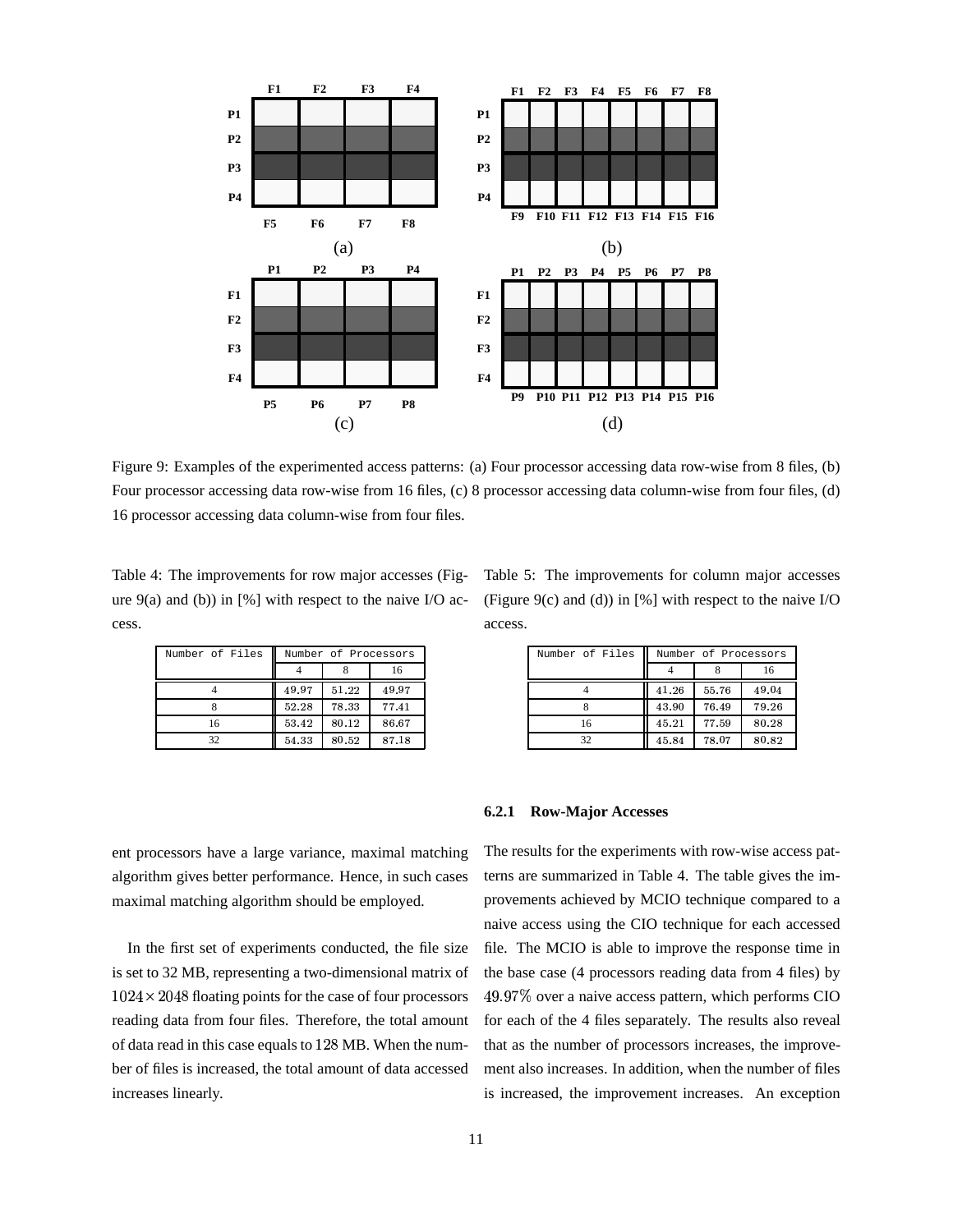occurs when the number of processors is increased from 8 to 16 when 4 files are accessed. The reason for a reduction in the improvement is the small parallelism available for this access. Note that, when 16 processors are accessing 4 files, each file is assigned to 4 processors. This increases the synchronization cost of the access and reduces the advantages of MCIO, which utilizes the available parallelism. Similarly, with 16 processors, there is an insignificant reduction in the improvement when the number of files is increased from 8 to 16. These results indicate that MCIO brings significant improvement even in the case where the number of processors is less than the number of files.

#### **6.2.2 Column-Major Accesses**

Table 5 summarizes the experimental results for columnwise access patterns. Although, the performance improvement by MCIO is slightly less for column-major accesses, MCIO still brings substantial amount of improvement of the naive CIO technique. Specifically, MCIO is able to improve the CIO performance by as much as 80.82% when 16 processors are requesting data from 32 files. Similar to row-major accesses, MCIO brings better improvement over the naive CIO performance when the number of processors or files are increased. The case where the number of processors is increased from 8 to 16 for reading 4 files is again an exception to the general trend.

#### **6.3 Results for a Scientific Application**

We have also applied the MCIO technique to improve the I/O performance of the *astro3d* [15] application. Table 6 shows the results for this three-dimensional astrophysics application. *Astro3d* accesses six different variables from a single file. In the original application, this corresponds to six different collective I/O calls. Using MCIO, same data can be accessed using a single call, thereby the parallelism in the system is better utilized. For 4 processors, this results in a reduction of the I/O time by  $38.52\%$ . For mizing c 8 processors, the improvement of MCIO over traditional collective I/O increases to  $62.96\%$ .

Table 6: Total I/O times (in seconds) for *astro3d* application (Data set size is 8 MB).

|                | processors | 8 processors |
|----------------|------------|--------------|
| Collective I/O | 3.33       | 351          |
| MATU           | 2.04       |              |

To summarize, these results show that the MCIO strategy brings significant amount of improvement over a naive CIO access method. Specifically, we are able to improve the response time by as much as  $87.18\%$ .

### **7 Conclusions and Future Work**

In this paper, we have introduced an I/O optimization technique called multi-collective I/O. As the gap between the performance of the processor and the storage subsystem increases, more aggressive optimizations are needed to be able to feed the processor with enough data. Several scientific applications exhibit poor storage access patterns, and hence optimizations like MCIO can bring significant improvement in the execution time of such applications.

We have first shown that finding the optimal access pattern in MCIO is an NP-complete problem. Then, we have presented two heuristics to perform this task: a greedy algorithm that uses sorting and a graph algorithm that uses a matching problem solver. Then, using synthetic benchmarks and a scientific application, we have shown that MCIO can bring substantial amount of improvement in the I/O response time over a collective I/O technique. Specifically, MCIO was able to improve the response time by as much as  $87.18\%$ .

Our current work focuses on using the scheduling obtained through our approach in developing powerful I/O prefetching techniques. Also in our agenda is evaluating the effectiveness of MCIO in a sub-file based environment. We also plan to design and implement an optimizing compiler framework for generating I/O-optimized code automatically using the MCIO interface provided by our runtime library. Such a compiler will relieve applica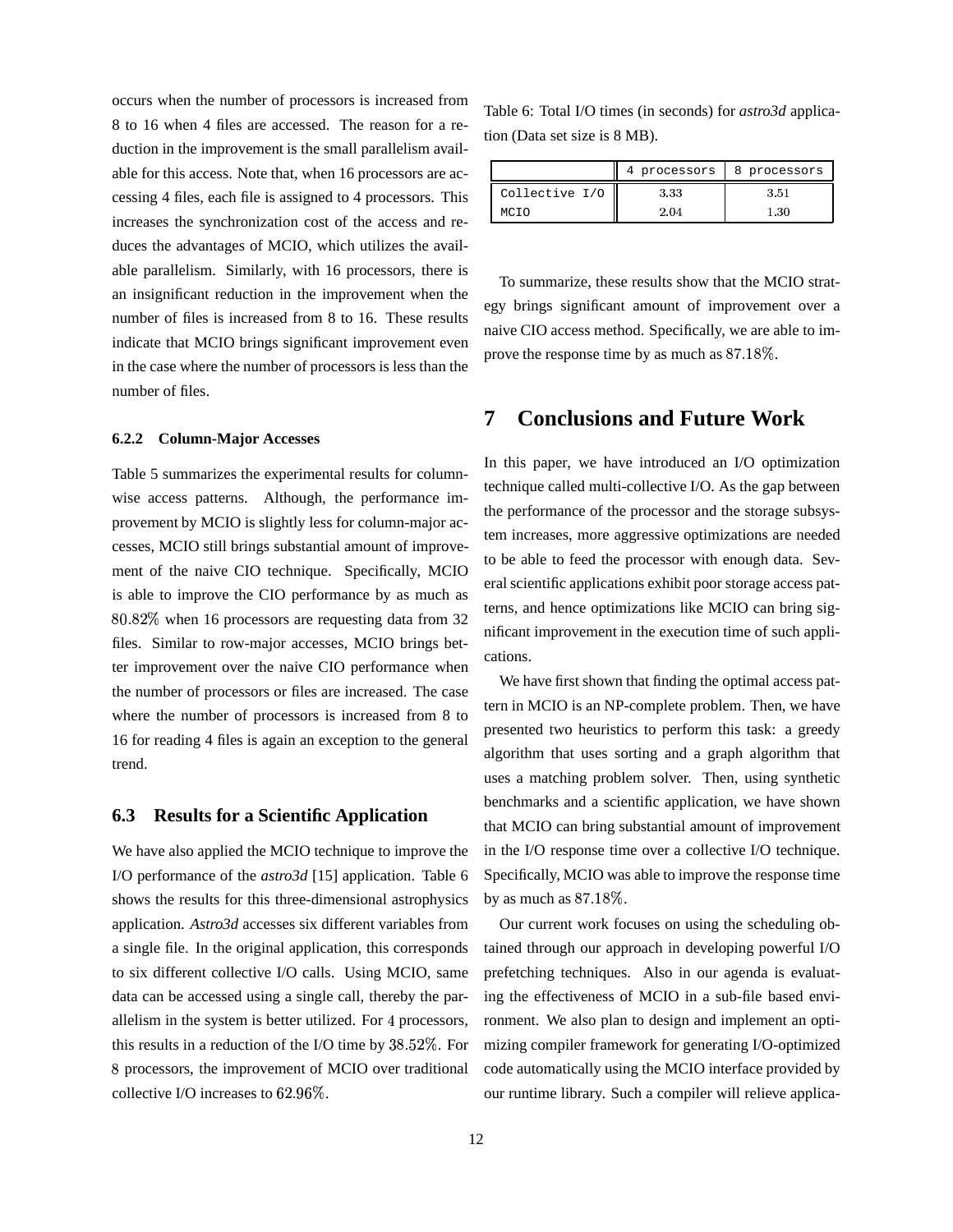tion developers from low-level details of file systems and runtime libraries, and let them focus instead on high-level (application-specific) aspects of their codes.

# **References**

- [1] Bagrodia, R., Chien, A., Hsu, Y., Reed, D. Input/output: Instrumentation, Characterization, Modeling and Management Policy. *Tech. Rep. CCSF-41*, Scalable I/O Initiative, Caltech Concurrent Supercomputing Facilities, Caltech, 1994.
- [2] Baru, S. *Storage Resource Broker (SRB) Reference Manual*. Enabling Technologies Group, San Diego Supercomputer Center, La Jolla, CA, August 1997.
- [3] Beynon, M., Kurc, T., Sussman, A., Saltz, J. Design of a Framework for Data-Intensive Wide-Area Applications. In *Proc. of the 9th Heterogeneous Computing Workshop (HCW2000)*, Cancun, Mexico, May 2000.
- [4] Choudhary, A., Bordawekar, R., Harry, M., Krishnaiyer, R., Ponnusamy, R., Singh, T., and Thakur, R. PASSION: parallel and scalable software for input-output. *NPAC Technical Report SCCS-636*, Sept 1994.
- [5] Corbett, P., Feitelson, D., Fineberg, S., Hsu, Y., Nitzberg, B., Prost, J., Snir, M., Traversat, B., and Wong, P. Overview of the MPI-IO parallel I/O interface, In *Proc. Third Workshop on I/O in Parallel and Distributed Systems*, IPPS'95, Santa Barbara, CA, April 1995.
- [6] Corbett, P., Feitelson, D., Prost, J-P., Almasi, G., Baylor, S. J., Bolmarcich, A., Hsu, Y., Satran, J., Snir, M., Colao, R., Herr, B., Kavaky, J., Morgan, T., and Zlotek, A. Parallel file systems for the IBM SP computers, *IBM Systems Journal*, Vol. 34, No. 2, pp. 222–248, Jan 1995.
- [7] Coyne, R. A., Hulen, H., and Watson R.. The high performance storage system. In *Proc. Supercomputing 93*, Portland, OR, November 1993.
- [8] Crandall, P., Aydt, R., Chien, A., Reed, D. Input/output characteristics of scalable parallel applications. In *Proc. of Supercomputing'95*, Dec. 1995.
- [9] Cypher, R., Ho, A., Konstantinidou, S., Messina, P. Architectural Requirements of Parallel Scientific Applications with Explicit Communication. In *Proc. of the 20th International Symposium on Computer Architecture*, 1993, pp. 2-13.
- [10] Gabow, H. Implementation of Algorithms for Maximum Matching on Non-bipartite Graphs. *Ph.D Thesis*, Stanford University, 1973.
- [11] Garey, M. R. and Johnson, D. S. Computers and Intractability, *A Guide to the Theory of NP-Completeness*. W. H. Freeman and Company, New York, 1979.
- [12] Karpovich, J. F., Grimshaw, A. S., and French, J. C. Extensible file systems (ELFS): An object-oriented approach to high performance file I/O. In *Proc. the Ninth Annual Conference on Object-Oriented Programming Systems, Languages, and Applications*, pp. 191–204, Oct 1994.
- [13] Kotz, D. Disk-directed I/O for MIMD multiprocessors. In *Proc. the 1994 Symposium on Operating Systems Design and Implementation*, pages 61–74, November 1994. Updated as Dartmouth *TR PCS-TR94-226* on November 8, 1994.
- [14] Kotz, D. Multiprocessor file system interfaces. In *Proc. of the Second International Conference on Parallel and Distributed Information Systems*, pp. 194-201, 1993.
- [15] Malagoli, A. ASTRO3D 2.0. The ASCI Flash Center at Chicago, IL, Sep. 1998.
- [16] Memik, G., Kandemir, M. T., Choudhary, A. APRIL: A Run-Time Library for Tape Resident Data. In *Proc. of 8.NASA Goddard Conference on Mass Storage Systems and Technologies*, Baltimore, MD, April 2000.
- [17] Message Passing Interface Forum. MPI-2: Extension to the message passing interface. *Technical report*, University of Tennessee, July 1997. URL: http://www.mpi-forum.org.
- [18] Nieuwejaar, N., Kotz, D., Purakayastha, A., Ellis, C., Best, M. File-Access Characteristics of Parallel Scientific Workloads. In *IEEE Transactions on Parallel and Distributed Systems,* October 1996 (Vol. 7, No. 10), pp. 1075-1089.
- [19] Nitzberg, B. J. Collective Parallel I/O. *PhD thesis*, Department of Computer and Information Science, University of Oregon, December 1995.
- [20] Nitzberg, B. Performance of the iPSC/860 Concurrent File System. *Technical Report RND-92-020*, NAS Systems Division, NASA Ames, Dec. 1992.
- [21] Rosario, J., Bordawekar, R., Choudhary, A. Improved parallel I/O via a two-phase run-time access strategy. In *Proc. the 1993 IPPS Workshop on Input/Output in Paral. Comp. Sys.,* April 1993.